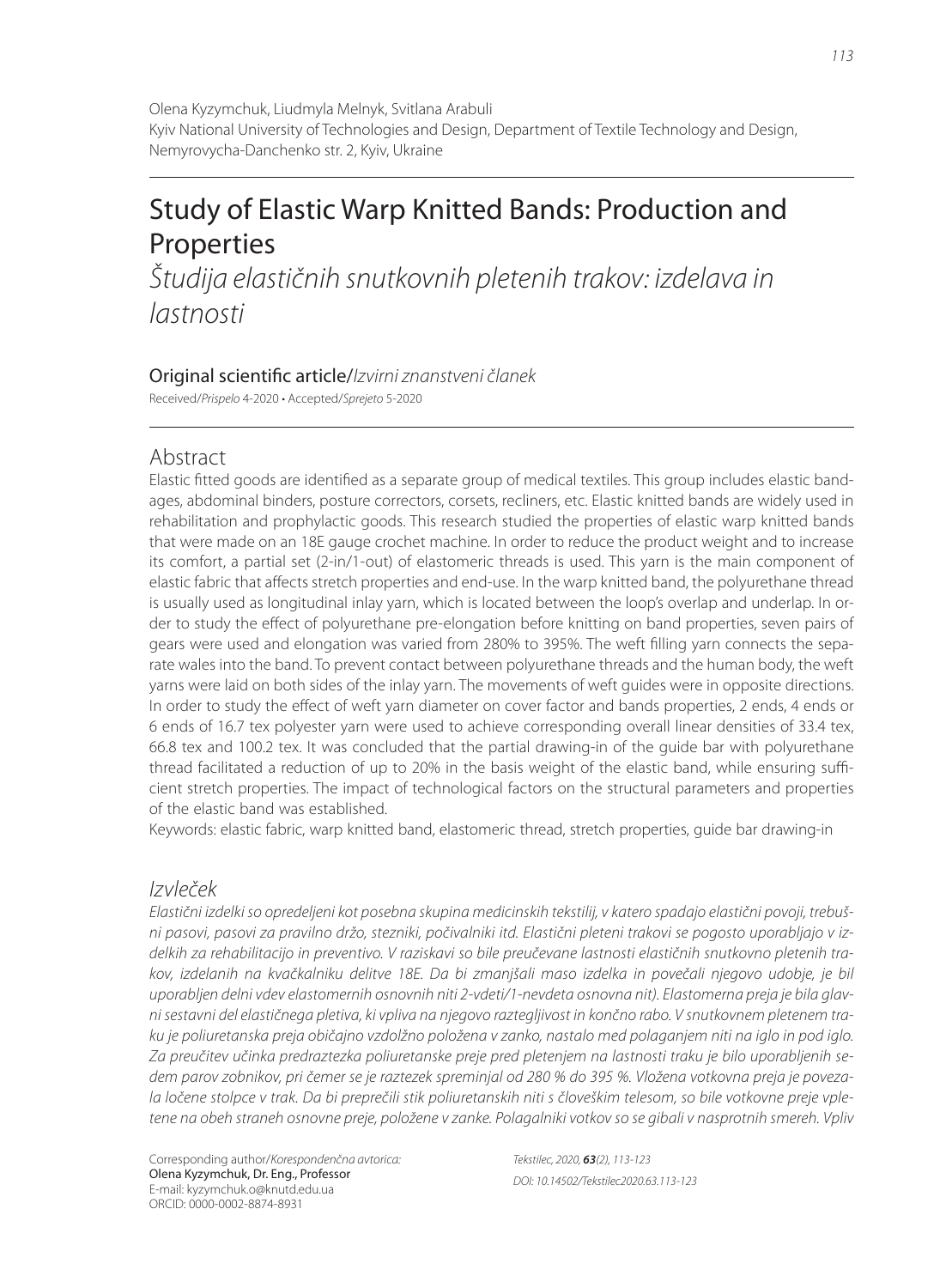premera votkovne preje na faktor kritja in lastnosti trakov je bil preučen z združevanjem 2, 4 ali 6 poliestrskih prej dolžinske mase 16,7 tex, s čimer so bile dosežene skupne dolžinske mase 33,4 tex, 66,8 tex in 100,2 tex. Ugotovljeno je bilo, da delno zatezanje poliuretanskih prej, vdetih v polagalnike, omogoča do 20-odstotno zmanjšanje osnovne mase elastičnega traku, hkrati pa zagotavlja zadostno raztegljivost. Ugotovljen je bil vpliv tehnoloških dejavnikov na strukturne parametre in lastnosti elastičnega traku.

Ključne besede: elastično pletivo, snutkovno pleteni trak, elastomerna nit, raztezne lastnosti, zatezanje niti v polagalnikih

## 1 Introduction

Compression garments are designed to provide fixed pressure to the human body. Such products are effective functional means in both therapy and the prevention of a number of diseases: varicose veins, the consequences of burns, post-surgery and post-traumatic edema, etc [1]. There are a number of requirements for compression garments and for materials for their production [2]. The two main requirements are: the stability of the product and the specified level of compression during use, as well as the guarantee of the product's comfort for consumers for the duration of use.

The necessary pressure on the human body is provided by fabric properties such as stretchability and elasticity, and by the product's construction: size and shape [3]. The elasticity of a knitted fabric is ensured by the incorporation of elastomeric thread [4] or corespun yarn with elastane core into the knitted structure as the filling yarn that is laid in the stretching direction [5]. High residual deformation and a significant change in linear dimensions after washing affect a product's size and the fabric structure. This also negatively affects the compression properties of products. Elastic material contours to the human body and accumulates residual deformation in the most curved parts when a compression garment is used. Thus, unlike static loading, there is an increase in the part of residual deformations in certain areas of compression clothing and a change in the fabric structure with a corresponding increase in the stretchability of the material. This leads to a change in the properties and the deterioration of the product's appearance. The main factor in the changing shape and size of clothing, including compression garments, is thus the accumulation of cyclic residual deformation, as well as a change in the stitch density due to a change in the fabric thickness [6].

Scientists around the world are studying the structural parameters [7, 8] and properties [9] of elastic knitted fabric, in particular mechanical characteristics such as deformations [10], stretchability [11] and elasticity [12]. This indicate great interest in the problem and its relevance. The results of such studies can be used in the development and manufacture of new materials with improved properties [13].

When manufacturing clothes from elastic materials that fit tightly to the body, patterns are usually made smaller than ones from ordinary materials. At the same time, there is an important requirement to maintain conditions for normal blood circulation and other physiological processes in the human body. The maximum permissible pressure on the human body should not exceed 1330−2000 Pa [6]. At the section where clothes are tightly fitted to the body, the pressure level is directly proportional to the stress  $(σ)$  in the stretched fabric and inversely proportional to the radius of cross-section curvature  $(R)$  [14]. Thus, under the same load, the pressure of the fabrics with different elongation is different [15]. Garment pressure on the human body depends on the stresses that arise during fabric stretching. Thus, the study of the pressure of elastic fabric revealed its dependence on the knitting parameters and conditions of the product's use [16]. As a result of the two-factor experiment, it was determined that fabric pressure on the human body depends on the pre-elongation of the elastomer filament, and on the fabric elongation and surface curvature. Another study [17] attempted to investigate the influence of the inlay-yarn insertion density into a knitted structure and the area of a rigid element integrated into a knitted orthopaedic support on a compression generated by that support. It was concluded that the lower inlay-yarn insertion density and its total amount can be used for orthopaedic supports of lower compression class.

The design of compression products is usually based on an analysis of the experimental dependence of the distributed load (or voltage) on the relative deformation obtained, usually, at a constant rate of the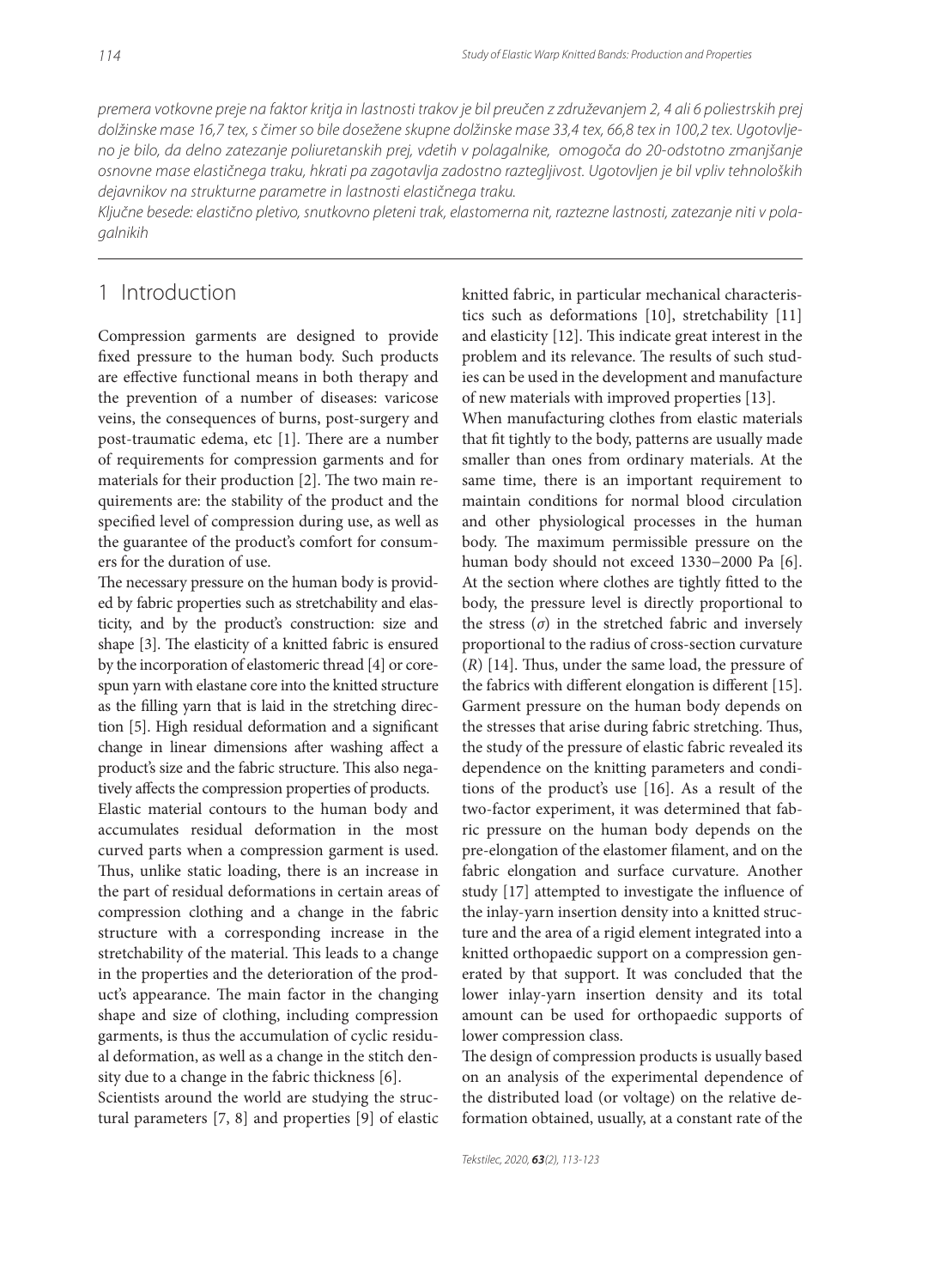deformation (stretching diagrams) [13]. Therefore, the majority of studies on elastic materials involve the determination of their deformation properties using stretching diagrams, and using tests based on the load-unloading-relaxation cycle. An indirect approach for measuring pressure from a set of compression bandages and hosiery was developed by Cassandra Kwon et al. [18], from which rigidity (EI) values were determined, and tension–elongation curves and pressure-elongation data were calculated. The calculated pressure values were compared with PicoPress sensor readings measured on 10 participants. Results showed that the correlation between both approaches varied among bandage and hosiery samples.

However, during the use of compression products, the pressure on the body is not constant and decreases gradually to some equilibrium value. The authors [19] predicted the deformation properties of knitted fabric on the basis of a generalised Maxwell model. It was characterised by two average terms of relaxation and allowed the stress relaxation processes to be reliably simulated. Moreover, it allowed the dependence of the equilibrium stress component on the deformation to be predicted. The proposed method only needs the stress relaxation curve, which significantly reduces the test time. Ferdinand Tamoue et al. [20] concluded that the prediction of an applied pressure according to the modified Young-Laplace equation is realistic for both cotton-based and elastomer-based bandages. The main new findings were the utilisation of the specimen's stretched length for the prediction of the interface pressure in the modified equation, in contrast to the equation commonly found in literature, which uses the circumference of a randomly picked human subject's ankle to predict the pressure.

From the above-mentioned literature, the deformation properties of elastic textile materials are mostly determined on the one-cycle study by loading-unloading-relaxation [21]. As a result, the full deformation of the fabric and its components can be obtained, as well as the contents of elastic, plastic and residual deformations. There are several methods for determining the deformation characteristics of textile materials, which differ by the duration and conditions of the studies. The analysis of test methods of stretch properties of elastic fabric [22] allowed us to formulate recommendations on the efficiency of each.

The comfort characteristics of fabrics (particularly thermal insulation and permeability properties) are closely associated with changes in their structural parameters [23-26]. The evaluation of the air permeability of knitted fabrics containing elastane fibre applies both the standard method and a new approach based on fabric thickness measurement at different pressures [27]. Test results have shown that the air permeability of textile depends on their structure, fibre composition and porosity evaluated with regards to fabric thickness difference measured at different pressures [28]. The compressive behaviour of knitted elastic fabric affects excellence in comfort. It was found [29] that the stitch density (loop size) has a significant effect on the compressive load.

On the other hand, almost all research work examines elastic weft knitted fabrics, while only a few of them present study results of warp knitted fabric. The crocheting technique is widely used for elastic band production, but it is not sufficiently represented in scientific literature. Knitted fabric with elastomeric thread in each wale is usually used for rehabilitation products. It provides a high level of elasticity of the material and increases its density at the same time. The permeability of elastic knitted fabric can be increased by reducing the number of elastomeric yarns in its structure by not laying it in every course of weft knit and in every wale of a warp knit. However, this can lead to a decrease in elasticity and resilience. Thus, the purpose of this work was to study the structure and properties of elastic warp knitted bands with the partial threading of the guide bar by elastomeric threads.

# 2 Materials and methods

#### 2.1 Sample production

All samples were produced on an 18E gauge LB-5000A crochet knitting machine made by Taiwan Giu Chun Ind. Co. Ltd. It was equipped with a heddle bar and 3-roller feeder for elastic threads or rubber.

The pillar stitch with closed loops  $(G1)$  from 16.7 tex polyester yarn was the ground interlooping of the studied fabrics (Figure 1). An elastomeric thread with a diameter of 0.8 mm was introduced into the knit structure as a longitudinal inlay yarn (G3). In order to reduce the product weight and to increase its permeability, the elastomeric filaments were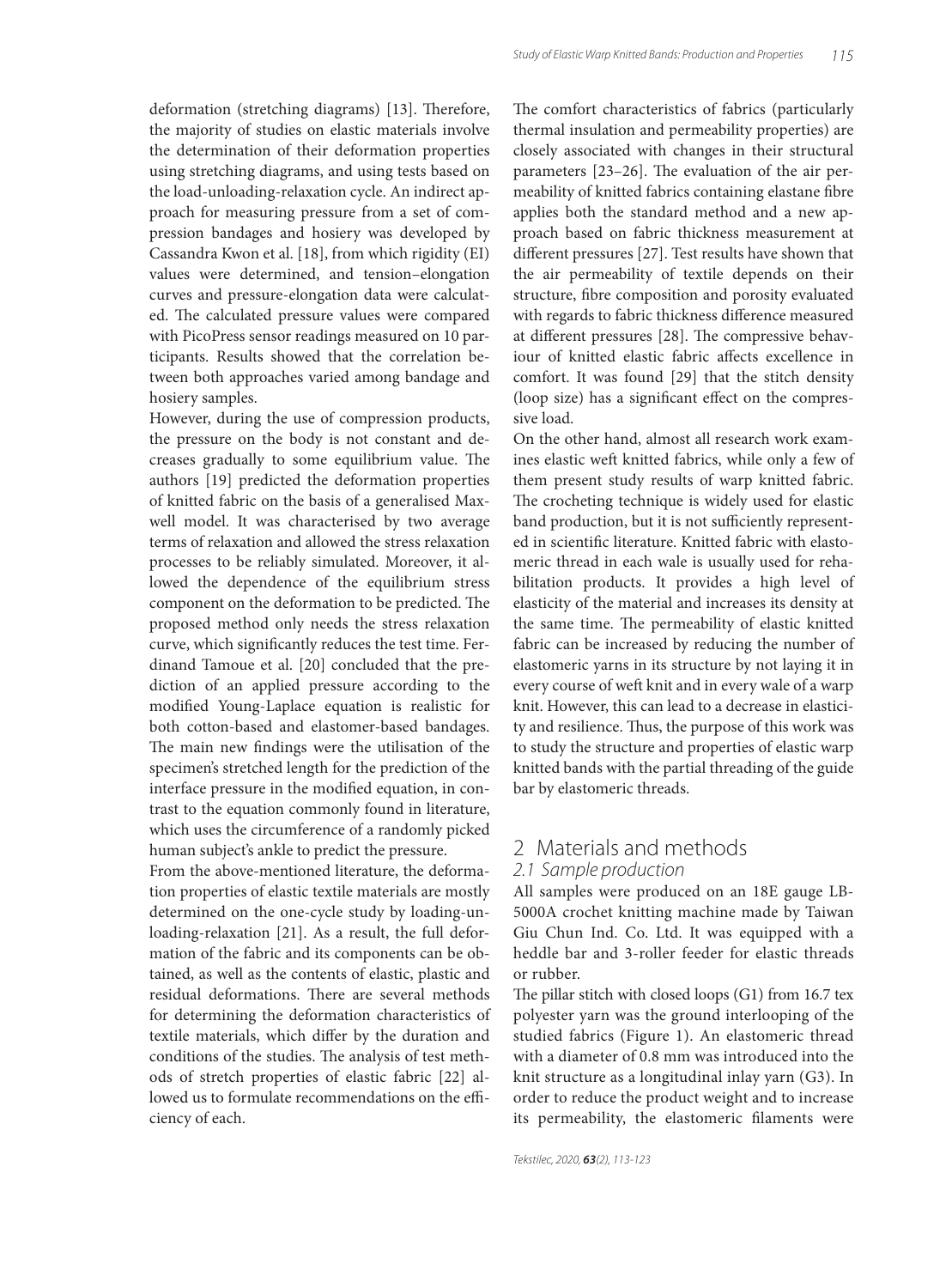drawn according to the repeat:  $2$  in  $+ 1$  out, while 16.7 tex polyester yarn was also used as weft inlay yarn (G2 and G4). It was laid on both sides of fabric to ensure the connection of chains in the fabric and to cover the elastomer. To determine the effect of the weft in laid yarn thickness on the properties of the fabric and reliable covering of the elastomeric filament in the structure, 2 ends, 4 ends or 6



*Figure 1: Lapping diagram*

ends of the polyester yarn were used to achieve the resultant 33.4 tex, 66.8 tex and 100.2 tex weft yarn respectively (X1).

The parameters of the knitted structure and properties of the knitted fabric with elastomeric threads typically depend on its content. The elastomeric content can be limited by both the laying repeat and the degree of pre-elongation before entering the knitting zone  $[11, 30]$ . The preliminary elongation of the elastomeric filaments on the crochet machine is ensured by the ratio of the speed of the shafts' rotation in the feeding zone (Figure 2). In this study, it was varied by the number of gear teeth: leading  $z_1$  – 27, 29, 31 and driven  $z_2$  – 21, 23, 25, resulting in seven levels of the pre-elongation  $(X2)$  of the elastomeric filaments (Table 1). The gear combinations were chosen by taking into account the stability of the knitting and the quality of the knitted band. Other technological knitting conditions (tension of ground and weft threads, drawing-of force, etc.) were constant.



*a)*

*Figure 2: Feeding of elastomeric thread on a crochet machine*

| No.            | Gearwheel |         | Pre-elongation  | Elastomer content in band with different weft yarn (%) |          |             |  |  |
|----------------|-----------|---------|-----------------|--------------------------------------------------------|----------|-------------|--|--|
|                | $Z_1$     | $Z_{2}$ | of elastane (%) | 33.4 tex                                               | 66.8 tex | $100.2$ tex |  |  |
|                | 27        | 21      | 280             | 51.4                                                   | 41.5     | 35.1        |  |  |
| $\mathfrak{D}$ | 27        | 23      | 300             | 49,0                                                   | 39.8     | 34.8        |  |  |
| 3              | 27        | 25      | 330             | 47.4                                                   | 37.6     | 32.8        |  |  |
| $\overline{4}$ | 29        | 23      | 330             | 47.7                                                   | 38.2     | 32.2        |  |  |
| 5              | 29        | 25      | 365             | 45.4                                                   | 35.8     | 32.1        |  |  |
| 6              | 31        | 23      | 360             | 45.3                                                   | 36.5     | 30.5        |  |  |
| 7              | 31        | 25      | 395             | 44.7                                                   | 36.5     | 28.7        |  |  |

Tekstilec, 2020, *63*(2), 113-123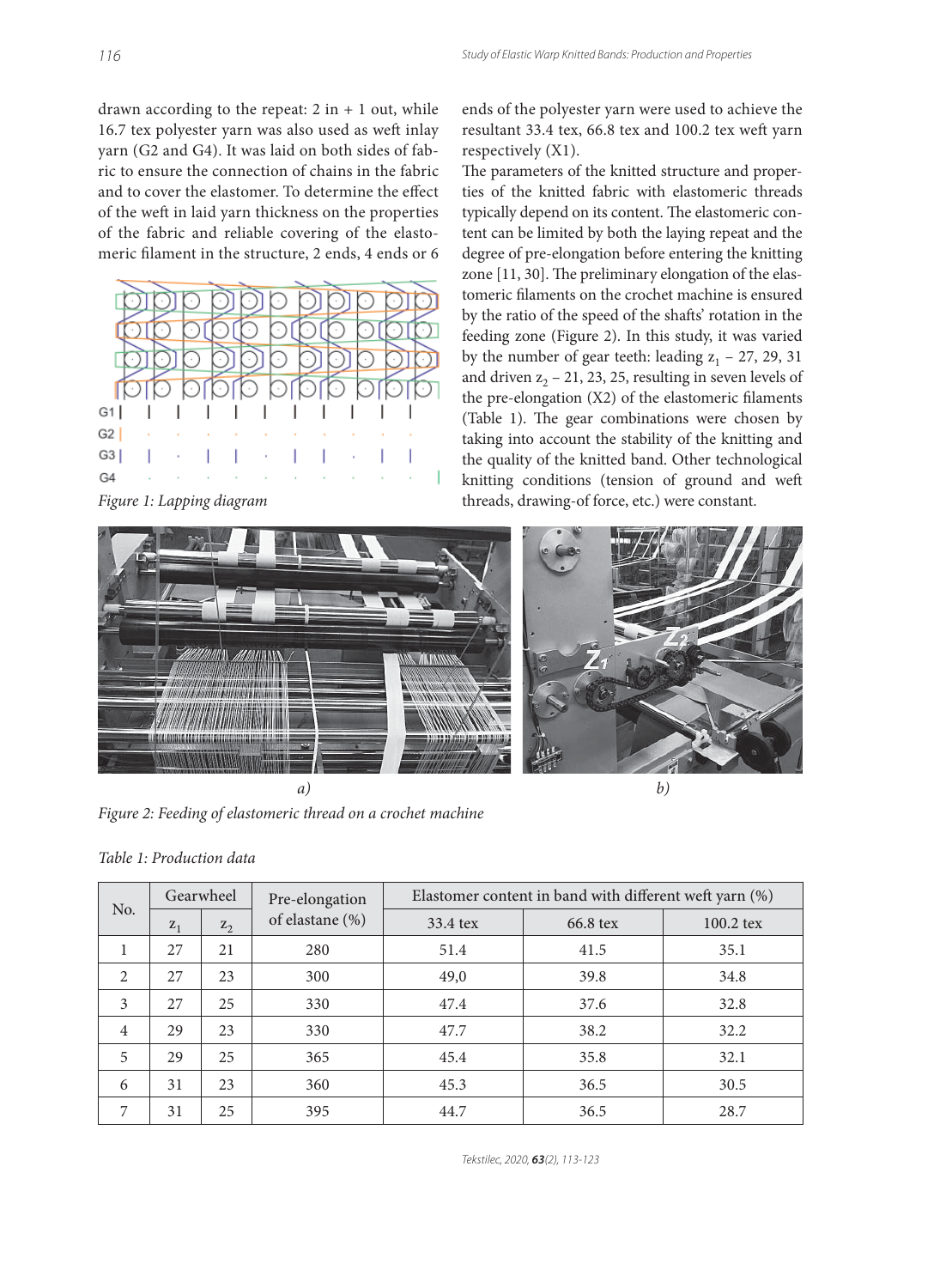#### 2.2 Methodology

All knitted samples are conditioned by steaming and relaxing for 24 hours after knitting. Standard test methods were used to investigate the structural parameters of knitted materials [31−33]. Ten parallel measurements were done for each variant of elastic band.

The study of stretch properties of fabric was carried out on a relaxometer according to GOST 16218.9- 89 [34] at a load of 25 N, which was selected by the number and diameter of elastomeric threads in the sample. Three parallel measurements were done for each variant of elastic band. The obtained results (Figure 3) showed a good convergence, which confirms their accuracy.



*Figure 3: Dependence of a specimen's length on the cycling time for fabric #12*

The studies of the coverage degree of the elastomeric threads by transverse weft threads were carried out by taking a photo of knitted samples at different elongation levels. A specimen was fixed in the clamps of a tensile testing machine; the camera was located to fix the middle part of the specimen. Stretching of the samples to a certain elongation (10%, 20%, 30% ... 100% was carried out at a constant speed (50 mm/min) of the lower clamp. The machine was stopped and a photo was taken.

# 3 Results and discussion

The structural parameters of elastic warp knitted bands are presented in Table 2 and in the graphs in Figures 4 and 5. It was observed that all studied knitted fabrics had two similar interdependent parameters: the number of wales per 100 mm, which was 74, and the length of the weft in-laying yarn per stitch of fabric, whose average value was 1.39 mm. For warp knitted fabric, these parameters mainly depend on the distance between needles, i.e. on the knitting machine gauge. Since all the samples were made on the same equipment, the values were unchanged.

The thickness of the knitted fabric was a function of the interlooping, as well as the number and diameter of the threads that were used for its production. Thus, in this study, it only depended on the linear density (33.4 tex, 66.8 tex or 100.2 tex) of the weft inlay yarn. The band thickness yields a mean value of 1.35 mm, 1.40 mm and 1.43 mm respectively.

The results also showed that the preliminary elongation of the elastomeric filament  $(X2)$  significantly affected its length per stitch (Figure 4.a). When preelongation was increased from 280% to 395%, the length of the elastomer thread per stitch decreased by 10%, regardless of the linear density of the transverse weft yarn. It should be noted that the parameter's value for warp knitted bands with a 33.4 tex weft yarn was 10% less than for the corresponding fabrics with 66.8 tex and 100.2 tex weft yarns. The  $X2$  increase also led to some reduction of the length of the ground pillar stitch (Figure 4.b). This can be explained by the change in the stresses in the draw-off zone because the pulling load is the determining parameter of the loop length on a warp knitting machine. In this case, the trend was more pronounced for knitted fabric with 33.4 tex weft yarn where the observed value decreased by 10%, while the value decreased by only 5% for warp knitted bands with 66.8 tex weft yarn and was practically constant for bands with 100.2 tex weft yarn. These observations were influenced by the increasing contact area between the weft and the elastomer yarns arising from the increase in the frictional forces, which affected the degree of elastomer relaxation in the knitted structure. The number of courses per 100 mm is an indicator that determines the fabric density vertically and depends on the loop height inversely, and therefore on the elastomeric thread length per stitch. The effects of the structural parameters are shown in Figure 5a. The index increased by increasing elastomeric thread pre-elongation and was larger for bands with 33.4 tex polyester as weft inlay yarn. This means that reducing the linear density of the weft threads reduced the number and size of its contact zones with the elastomeric filaments, which contributed to the elastomer shrinkage in the knitted structure and the increase in the stitch density.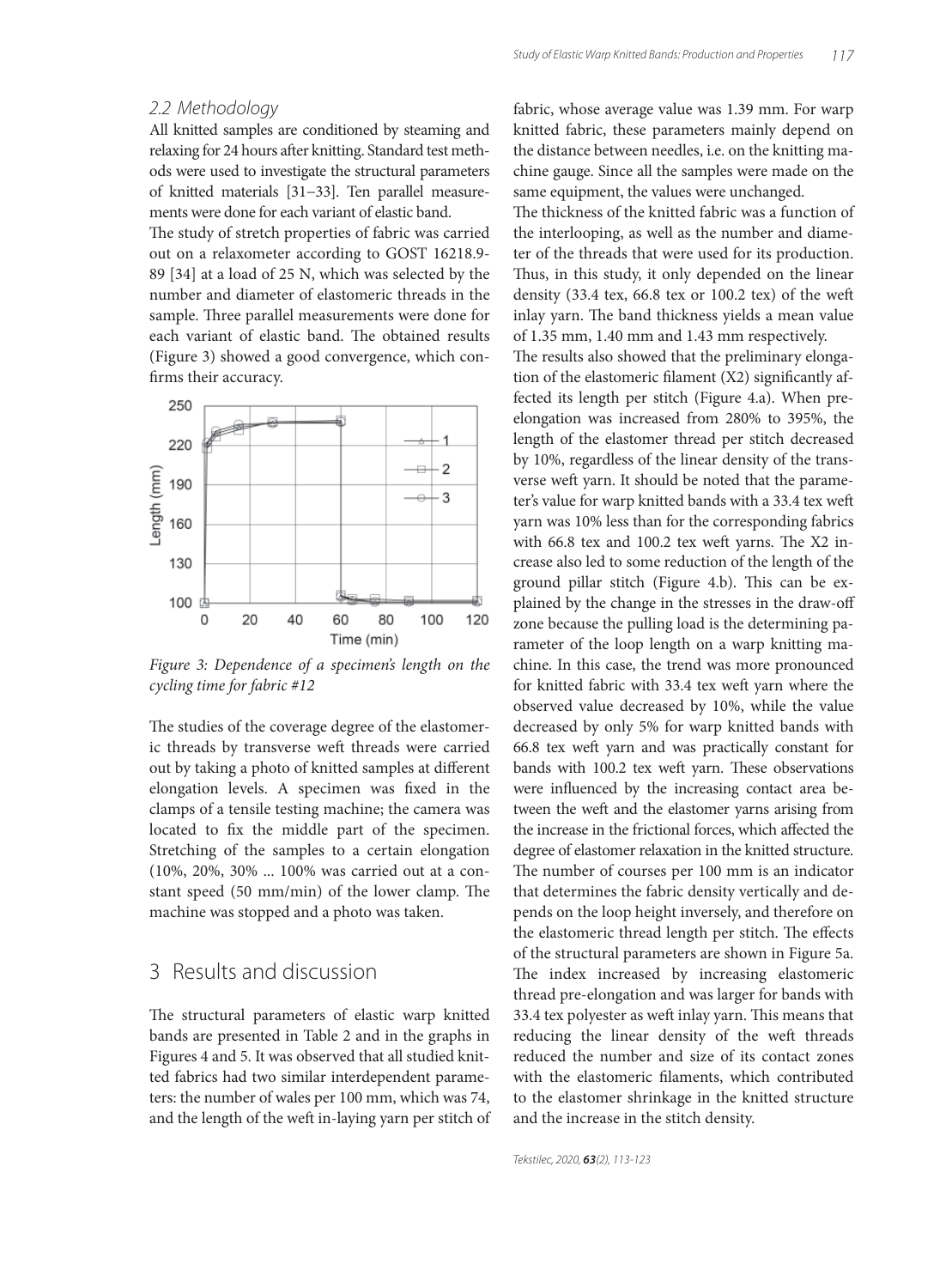| Initial factors                    |                                                                                                               | Density<br>(per 10 cm)                     |       | Loop length<br>(mm) |                         |              |                         |                           |                                              |
|------------------------------------|---------------------------------------------------------------------------------------------------------------|--------------------------------------------|-------|---------------------|-------------------------|--------------|-------------------------|---------------------------|----------------------------------------------|
| No.                                | Liner<br>density of<br>weft yarn<br>(text)                                                                    | Pre-elon-<br>gation of<br>elastane<br>(% ) | Wales | Cours-<br>es        | Pillar stitch           | Weft<br>yarn | Elastomer               | Thick-<br>ness<br>(mm)    | Mass per<br>unit area<br>(g/m <sup>2</sup> ) |
| 1                                  | 33.4                                                                                                          | 280                                        | 74    | 213                 | $5.69 \pm 0.05$         | 1.39         | $0.48 \pm 0.02$         | $1.34 \pm 0.02$           | $650.4 \pm 1.3$                              |
| $\overline{2}$                     | 33.4                                                                                                          | 300                                        | 74    | 228                 | $5.80 \pm 1.00$         | 1.39         | $0.45 \pm 0.01$         | $1.34 \pm 0.00$           | $666.4 \pm 1.6$                              |
| 3                                  | 33.4                                                                                                          | 330                                        | 74    | 242                 | $5.77 \pm 0.08$         | 1.39         | $0.43 \pm 0.01$         | $1.37 \pm 0.01$           | $672.8 \pm 1.5$                              |
| $\overline{4}$                     | 33.4                                                                                                          | 330                                        | 74    | 244                 | $5.57 \pm 0.07$         | 1.39         | $0.42 \pm 0.01$         | $1.34 \pm 0.02$           | $673.6 \pm 1.4$                              |
| 5                                  | 33.4                                                                                                          | 365                                        | 74    | 259                 | $5.73 \pm 0.08$         | 1.40         | $0.41 \pm 0.00$         | $1.35 \pm 0.02$           | $685.2 \pm 1.8$                              |
| 6                                  | 33.4                                                                                                          | 360                                        | 74    | 264                 | $5.51 \pm 0.06$         | 1.40         | $0.39 \pm 0.00$         | $1.37 \pm 0.01$           | $702.4 \pm 1.5$                              |
| 7                                  | 33.4                                                                                                          | 395                                        | 74    | 271                 | $5.28 \pm 0.08$         | 1.39         | $0.37 \pm 0.00$         | $1.35 \pm 0.00$           | $710.8 \pm 1.7$                              |
| 8                                  | 66.8                                                                                                          | 280                                        | 74    | 200                 | $5.86 \pm 1.00$         | 1.39         | $0.53 \pm 0.02$         | $1.40 \pm 0.01$           | $733.2 \pm 2.0$                              |
| 9                                  | 66.8                                                                                                          | 300                                        | 74    | 213                 | $5.92 \pm 0.05$         | 1.38         | $0.50 \pm 0.02$         | $1.40 \pm 0.00$           | $755.6 \pm 2.0$                              |
| 10                                 | 66.8                                                                                                          | 330                                        | 74    | 215                 | $5.64 \pm 0.08$         | 1.39         | $0.47 \pm 0.01$         | $1.40 \pm 0.00$           | $769.6 \pm 1.8$                              |
| 11                                 | 66.8                                                                                                          | 330                                        | 74    | 216                 | $5.68 \pm 0.07$         | 1.38         | $0.46 \pm 0.01$         | $1.41 \pm 0.01$           | $776.0 \pm 2.1$                              |
| 12                                 | 66.8                                                                                                          | 365                                        | 74    | 226                 | $5.66 \pm 0.08$         | 1.38         | $0.45 \pm 0.01$         | $1.41 \pm 0.01$           | $779.6 \pm 1.9$                              |
| 13                                 | 66.8                                                                                                          | 360                                        | 74    | 228                 | $5.58 \pm 0.08$         | 1.40         | $0.44 \pm 0.01$         | $1.41 \pm 0.01$           | $798.8 \pm 2.0$                              |
| 14                                 | 66.8                                                                                                          | 395                                        | 74    | 232                 | $5.66 \pm 0.09$         | 1.38         | $0.43 \pm 0.00$         | $1.40 \pm 0.01$           | $800.4\pm1.8$                                |
| 15                                 | 100.2                                                                                                         | 280                                        | 74    | 180                 | $5.68 \pm 0.10$         | 1.39         | $0.50 \pm 0.01$         | $1.43 \pm 0.00$           | $797.7 \pm 2.0$                              |
| 16                                 | 100.2                                                                                                         | 300                                        | 74    | 180                 | $5.70 \pm 0.06$         | 1.41         | $0.51 \pm 0.02$         | $1.43 \pm 0.01$           | $808.4\pm2.1$                                |
| 17                                 | 100.2                                                                                                         | 330                                        | 74    | 188                 | $5.54 \pm 0.08$         | 1.38         | $0.48 \pm 0.02$         | $1.43 \pm 0.01$           | $834.2 \pm 1.9$                              |
| 18                                 | 100.2                                                                                                         | 330                                        | 74    | 196                 | $5.73 \pm 1.02$         | 1.39         | $0.45 \pm 0.01$         | $1.42 \pm 0.01$           | $829.9 \pm 2.0$                              |
| 19                                 | 100.2                                                                                                         | 365                                        | 74    | 192                 | $5.46 \pm 0.06$         | 1.39         | $0.46 \pm 0.01$         | $1.42 \pm 0.00$           | $824.1 \pm 2.1$                              |
| 20                                 | 100.2                                                                                                         | 360                                        | 74    | 200                 | $5.62 \pm 0.07$         | 1.39         | $0.43 \pm 0.00$         | $1.43 \pm 0.00$           | $838.7 \pm 1.9$                              |
| 21                                 | 100.2                                                                                                         | 395                                        | 74    | 208                 | $5.64 \pm 0.07$         | 1.38         | $0.41 \pm 0.00$         | $1.42 \pm 0.01$           | $842.9 \pm 2.2$                              |
|                                    | 6.0<br>$\begin{array}{c c}\n\widehat{\mathsf{E}} & 0.55 \\ 0.50 & 0.45 \\ 0.40 & 0.35 \\ \hline\n\end{array}$ |                                            |       |                     |                         |              |                         |                           |                                              |
|                                    |                                                                                                               |                                            |       |                     | 5.8                     |              | О                       |                           |                                              |
|                                    |                                                                                                               |                                            |       |                     | Loop length (mm)<br>5.6 |              |                         | ø                         | ₿<br>Δ                                       |
|                                    |                                                                                                               |                                            |       |                     | 5.4                     |              |                         |                           |                                              |
|                                    |                                                                                                               |                                            |       |                     | 5.2                     |              |                         |                           | Δ                                            |
|                                    | 250<br>280                                                                                                    | 310                                        | 340   | 370                 | 5.0<br>400              |              |                         |                           |                                              |
| Pre-elongation (%)                 |                                                                                                               |                                            |       |                     |                         | 250          | 280<br>310              | 340<br>Pre-elongation (%) | 370<br>400                                   |
| ○66.8 tex □ 100.2 tex<br>∆33.4 tex |                                                                                                               |                                            |       |                     |                         |              | $\vartriangle$ 33.4 tex | ○66.8 tex □ 100.2 tex     |                                              |
| a)                                 |                                                                                                               |                                            |       |                     |                         |              | b)                      |                           |                                              |

*Table 2: Structural parameters of elastic warp knitted band*



Tekstilec, 2020, *63*(2), 113-123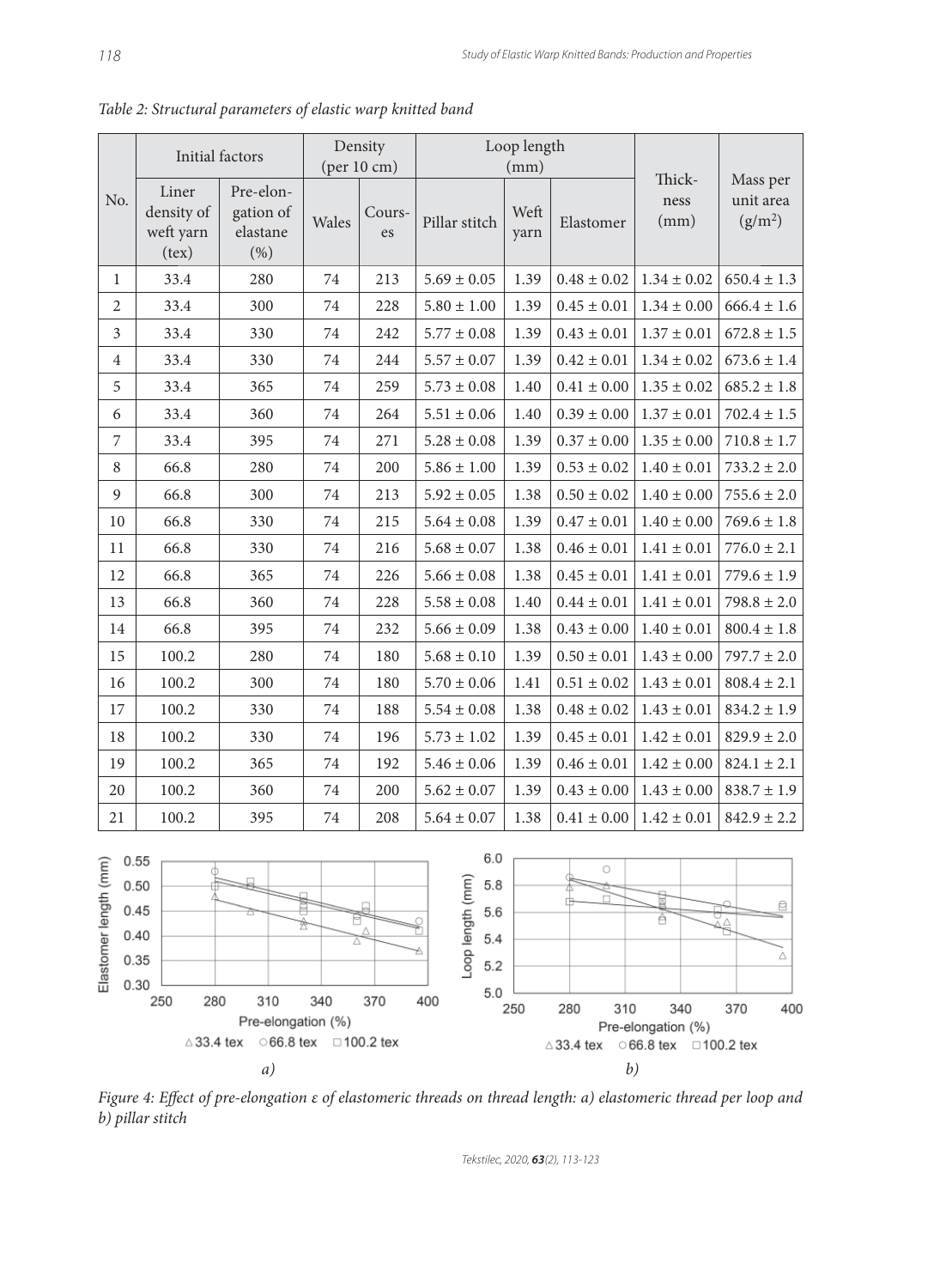

*Figure 5: Effect of pre-elongation ε of elastomeric threads on structure parameters: a) number of courses per 100 mm and b) mass per unit area*

|                | Initial factors                         |                                        |                                 | Deformation components (%)  |                                        |                              | Contributions |            |                       |
|----------------|-----------------------------------------|----------------------------------------|---------------------------------|-----------------------------|----------------------------------------|------------------------------|---------------|------------|-----------------------|
| No.            | Liner density<br>of weft yarn<br>(text) | Pre-elonga-<br>tion of<br>elastane (%) | Full<br>deforma-<br>tion $(\%)$ | elastic,<br>$\varepsilon_1$ | plastic,<br>$\varepsilon$ <sub>2</sub> | rezidual,<br>$\mathcal{E}_3$ | $\Delta_1$    | $\Delta_2$ | $\Delta$ <sub>3</sub> |
| $\mathbf{1}$   | 33.4                                    | 280                                    | 119.3                           | 112.0                       | 6.3                                    | 1.0                          | 0.94          | 0.05       | 0.01                  |
| $\overline{2}$ | 33.4                                    | 300                                    | 128.3                           | 121.7                       | 5.3                                    | 1.3                          | 0.95          | 0.04       | 0.01                  |
| 3              | 33.4                                    | 330                                    | 127.7                           | 121.0                       | 5.7                                    | 1.0                          | 0.95          | 0.04       | 0.01                  |
| $\overline{4}$ | 33.4                                    | 330                                    | 128.0                           | 121.3                       | 5.3                                    | 1.3                          | 0.95          | 0.04       | 0.01                  |
| 5              | 33.4                                    | 365                                    | 130.7                           | 124.3                       | 4.7                                    | 1.7                          | 0.95          | 0.04       | 0.01                  |
| 6              | 33.4                                    | 360                                    | 128.7                           | 121.3                       | 5.7                                    | 1.7                          | 0.94          | 0.05       | 0.01                  |
| 7              | 33.4                                    | 395                                    | 128.7                           | 121.3                       | 5.7                                    | 1.7                          | 0.95          | 0.04       | 0.01                  |
| 8              | 66.8                                    | 280                                    | 124.0                           | 115.7                       | 6.7                                    | 1.7                          | 0.94          | 0.05       | 0.01                  |
| 9              | 66.8                                    | 300                                    | 134.3                           | 127.7                       | 5.7                                    | 1.0                          | 0.95          | 0.04       | 0.01                  |
| 10             | 66.8                                    | 330                                    | 138.3                           | 130.7                       | 6.3                                    | 1.3                          | 0.94          | 0.05       | 0.01                  |
| 11             | 66.8                                    | 330                                    | 128.0                           | 122.7                       | 4.0                                    | 1.3                          | 0.96          | 0.03       | 0.01                  |
| 12             | 66.8                                    | 365                                    | 138.0                           | 132.7                       | 4.0                                    | 1.3                          | 0.96          | 0.03       | 0.01                  |
| 13             | 66.8                                    | 360                                    | 133.0                           | 128.0                       | 4.0                                    | 1.0                          | 0.96          | 0.03       | 0.01                  |
| 14             | 66.8                                    | 395                                    | 137.0                           | 132.0                       | 4.3                                    | 0.7                          | 0.96          | 0.03       | 0.01                  |
| 15             | 100.2                                   | 280                                    | 117.7                           | 115.0                       | 2.7                                    | 0.0                          | 0.98          | 0.02       | 0.00                  |
| 16             | 100.2                                   | 300                                    | 114.0                           | 109.7                       | 4.0                                    | 0.3                          | 0.96          | 0.04       | 0.00                  |
| 17             | 100.2                                   | 330                                    | 128.3                           | 126.3                       | 2.0                                    | 0.0                          | 0.98          | 0.02       | 0.00                  |
| 18             | 100.2                                   | 330                                    | 130.3                           | 128.3                       | 2.0                                    | 0.0                          | 0.98          | 0.02       | 0.00                  |
| 19             | 100.2                                   | 365                                    | 130.0                           | 129.0                       | 1.0                                    | 0.0                          | 0.99          | 0.01       | 0.00                  |
| 20             | 100.2                                   | 360                                    | 128.7                           | 127.7                       | 1.0                                    | 0.0                          | 0.99          | 0.01       | 0.00                  |
| 21             | 100.2                                   | 395                                    | 133.0                           | 132.0                       | $1.0\,$                                | 0.0                          | 0.99          | 0.01       | 0.00                  |

*Table 3: Stretch characteristics of elastic warp knitted band*

The mass per unit area of the fabric determines material consumption and the weight of the finished product. The developed warp knitted bands contain elastomeric threads that were laid according to repeat, which facilitated a reduction in their basic weight by 20% compared to the fabric with a full set of elastomeric threads [35].

The results (Figure 5b) demonstrated that the mass per unit area of the warp knitted band increased by 10% with double density (66.8 tex) weft threads and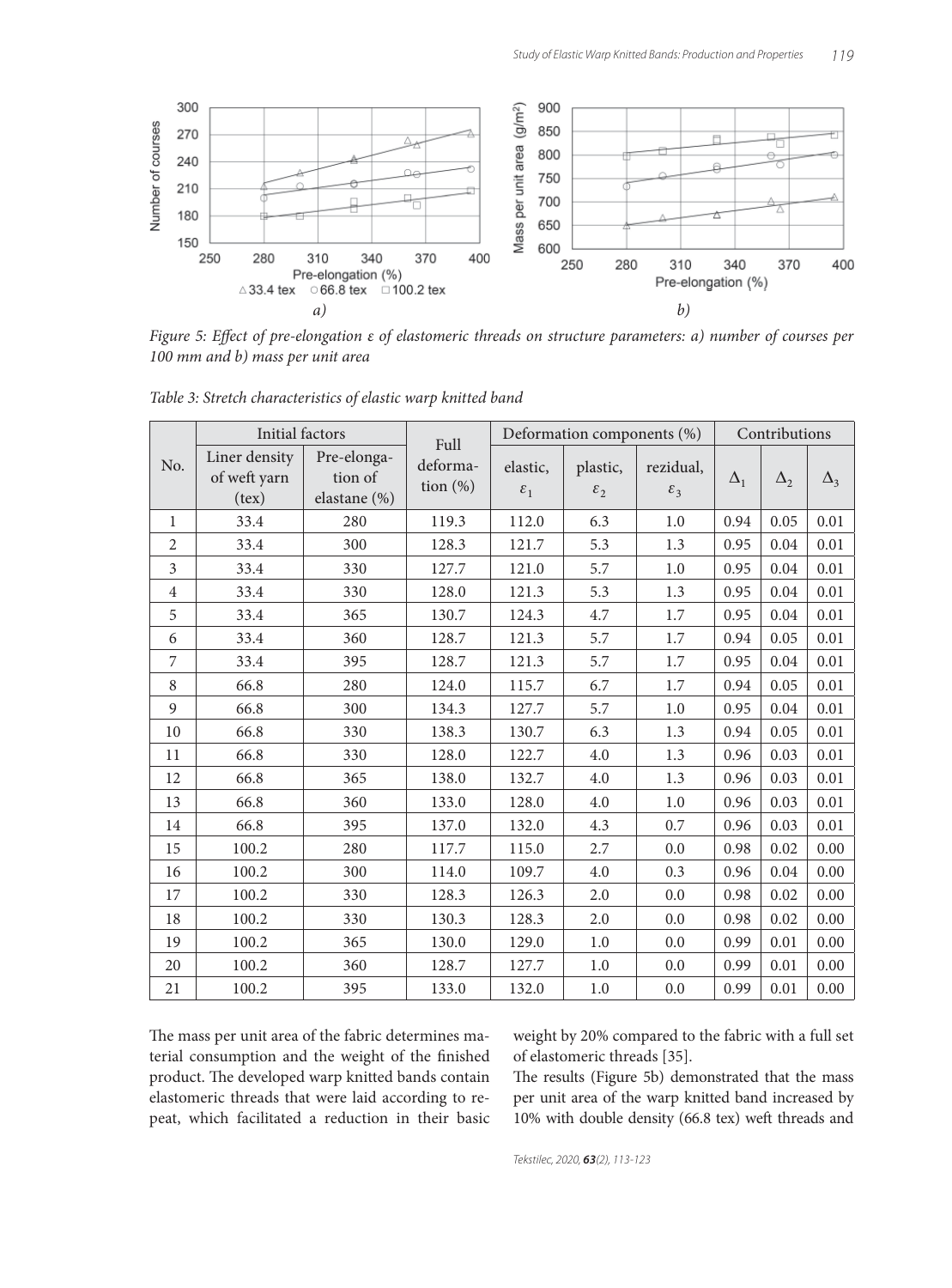

*Figure 6: Effect of pre-elongation ε of elastomeric threads on stretch properties: a) full deformation and b) elastic deformation contribution*

by 17% with triple density (100.2 tex) weft threads. The mass per unit area of the warp knitted band increased by 5–7% with an increase in of the pre-elongation of the elastomeric threads, which was mainly due to the vertical increase of the stitch density.

An investigation of the stretchability of elastic warp knitted fabrics was carried out by stretching the band walewise, i.e. in the direction of the inlaid elastomeric filament. Three parallel measurements were performed for each variant. The obtained results

showed a good convergence, which confirms their accuracy. The results of full deformation and its components calculations are presented in Table 3.

As a result, it was established that the full deformation of the elastic warp knitted band (Figure 6a) was from 115% to 140%, which facilitates their use in medical binders and other support products. The full deformation of the investigated variants was directly proportional to the pre-elongation of the elastomeric filaments. Increasing the linear density of the weft

*Table 4: Samples photos within stretching*

| Fabric elon-     | Liner density of weft yarn (tex) |      |           |  |  |  |  |  |  |
|------------------|----------------------------------|------|-----------|--|--|--|--|--|--|
| gation (%)       | 33.4                             | 66.8 | $100.2\,$ |  |  |  |  |  |  |
| $\boldsymbol{0}$ |                                  |      |           |  |  |  |  |  |  |
| $20\,$           |                                  |      |           |  |  |  |  |  |  |
| $40\,$           |                                  |      |           |  |  |  |  |  |  |
| 60               |                                  |      |           |  |  |  |  |  |  |

Tekstilec, 2020, *63*(2), 113-123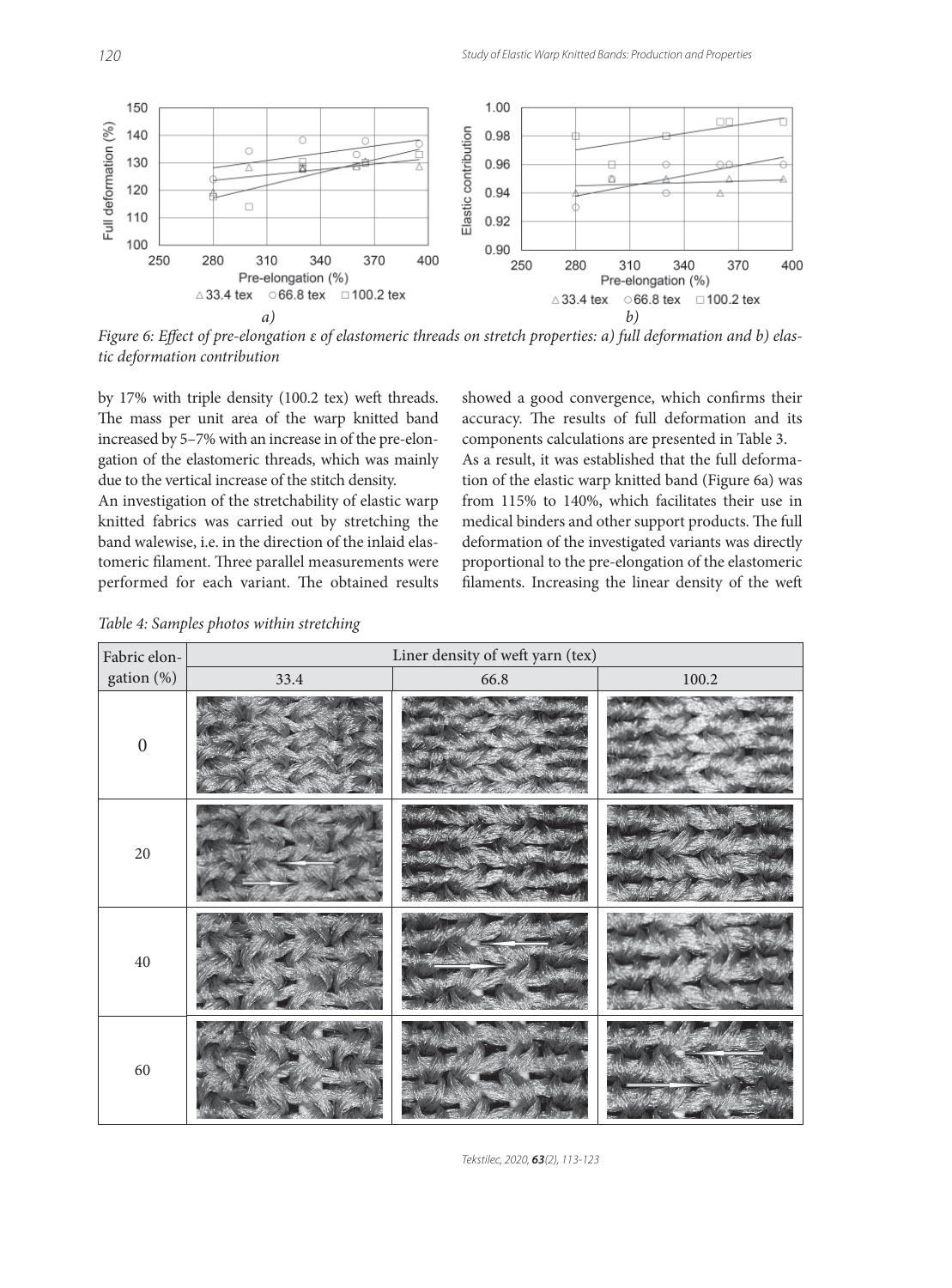inlay yarn resulted in a slight (within 10%) decrease of deformation. The dependence of the full deformation on the pre-elongation of the elastomer filament can be expressed as  $(R^2 = 0.8)$ :  $\varepsilon f = 94.1 + 0.1 \varepsilon$ .

The elastic component of the full deformation of warp knitted band had the highest content ( $\geq 0.93$ ). Its value increased with the pre-elongation level of the elastomeric filament (Figure 6b), which confirmed the conclusions made by the authors in a previous study [22]: increasing the pre-elongation of elastomeric yarn leads to an increase in the yarn strain. As a result, the relaxation processes in the fabric structure are faster. The knitted band with 33,4 tex weft threads demonstrated the smallest level of elastic deformation.

It should be noted that the residual deformation of the elastic warp knitted bands was insignificant (did not exceed 1.7%) and therefore will not affect the quality of the medical and prophylactic products for which this elastic fabric is designed. It is obvious that the residual component of full deformation was near zero for the elastic band with 100.2 tex weft threads. When using elastomeric yarn without any wrapping, the comfort of the fabric may be degraded. An elastomeric yarn should not be placed at the surface of the knitted structure as in the initial state as well as in a stretched state. Studies of the coverage degree of the elastomeric threads by transverse weft threads were carried out by taking a photo of knitted samples at different elongation levels (Table 4). A specimen was fixed in the clamps of the tensile testing machine; the camera was located to fix the middle part of the specimen. Samples were stretched to a certain elongation (10%, 20%, 30% ... 100%) at a constant speed (50 mm/minute) of the lower clamp. The machine was stopped and a photo was taken. Obviously, at the initial state (elongation 0%), the transverse weft threads completely covered the elastomer, preventing it from reaching the surface in all samples. For samples with a 33.4 tex transverse weft thread, the elastomer was visible even at 20% elongation. For samples with a 100.2 tex, the transverse weft thread visibility of the elastomer was observed at 60% or higher elongation.

#### 4 Conclusion

An elastic warp knitted band for use as a fixing element in rehabilitation and prophylactic products has been developed. It is proposed that the elastic thread should not be inlaid in every wale and the guide bar threaded according to repeat 2: 1 in order to reduce the material consumption and product's weight. This results in a 20% reduction in the mass per unit area of the warp knitted band, while maintaining relaxation characteristics within the relevant requirements for rehabilitation and prophylactic products. Based on the two-factor experiment planned and conducted in the work, the following was concluded:

- $-$  the linear density of the weft yarn  $(X1)$  affected the thickness, vertical density and surface density of the knitted material, and, to a lesser extent, the content of the elastic component in full deformation; and
- the pre-elongation of the elastomeric threads before the knitting zone had a significant effect on the vast majority of the investigated properties: an increase in pre-elongation from 280% to 395% which led to
- an increase in the number of courses per 100 mm by 15–27%, mass per unit area by 7–10% and full deformation and its elastic component by 15%, and
- $-$  a decrease in the length of the elastomer filament per stitch by 10%, as well as the residual component of the full deformation**.**

From the result of our studies, it was found that the use of 100.2 tex transverse weft threads guarantees full coverage of the elastomer within the elastic band's elongation of up to 60%. Despite the fact that there is 15–20% saving in material consumption and that fabrics satisfy the elasticity indices when using 33.4 tex transverse weft thread, their use is not recommended since even with an elongation of 20% there is the possibility of elastomeric threads making contact with the human body.

#### References

- 1. LIU, Rong, GUO, Xia, LAO, Terence T and LIT-TLE, Trevor. A critical review on compression textiles for compression therapy: textile-based compression interventions for chronic venous insufficiency. *Textile Research Journal*, 2017, 87(9), 1121–1141, doi: 10.1177/0040517516646041.
- 2. MARINKINA, M., CHAGINA L., PROTALIN-SKIY C., BOGATYRIAVA M. To the question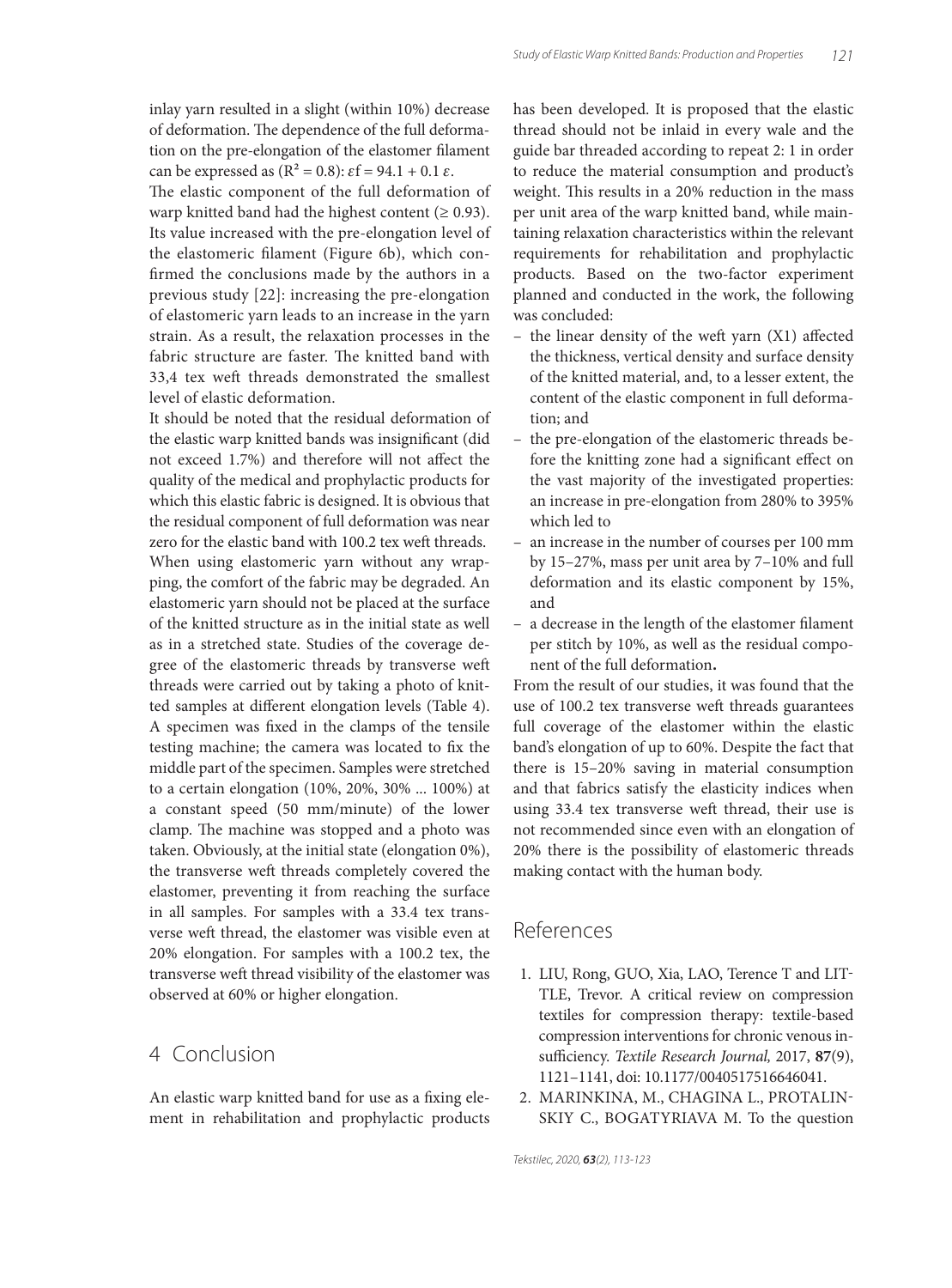of accounting for the stability of the load which is provided by compressive clothes during exploitation*. Proceeding of HEI. Textile Industry Technology,* 2015, **5**(359), 118–123.

- 3. MURALIENĖ Laima, MIKUČIONIENĖ Daiva, ANDZIUKEVIČIŪTĖ–JANKŪNIENĖ Akvilė, JANKAUSKAITĖ Virginija. Compression properties of knitted supports with silicone elements for scars treatment and new approach to compression evaluation. *IOP Conf. Series: Materials Science and Engineering,* 2019, 500, 012016, doi: 10.1088/1757-899X/500/1/012016.
- 4. PIVEC, T., SMOLE M. S., GAŠPARIČ P., KLEIN-SCHEK K. S. Polyurethanes for medical use. *Tekstilec*, 2017, **60**(3), 182–197, doi: 10.14502/ Tekstilec2017.60.182-197.
- 5. KYZYMCHUK, O., MELNYK, L. Influence of miss knit repeat on parameters and properties of elasticized knitted fabric. *IOP Conf. Series: Materials Science and Engineering,* 2016, **141**, 012006, 1–7, doi: 10.1088/1757-899X/141/1/012006.
- 6. MAKSUDOV, N., NIGMATOVA F., YULDA-SHEV Zh., ABDUVALIEV R. Analysis of the deformation properties of high-elastic knitwear garments for designing sports clothes. *Univer*sum: Technical Science : online scientific journal, 2018, **9**(54).
- 7. PAVKO-CUDEN A. Parameters of compact single weft knitted structure (part 2): loop modules and munden constants – compact and supercompact structure. *Tekstilec*, 2010, **53**(10-12), 259–272.
- 8. PAVKO-CUDEN, A. Parameters of compact single weft knitted structure (part 3): fabric thickness and knapton constant. *Tekstilec*, 2011, **54**(1–3), 5–15.
- 9. FATKIĆ, Edin, GERŠAK, Jelka. Dimensional changes of single jersey weft knitted fabric with elastomer yarn consumption during relaxation process. *Tekstilec*, 2013, **56**(1), 22–33.
- 10. SULAR, V., OKUR, A. and OZCELIK, E. Cyclic deformation properties of knitted sportswear fabric by diff erent test methods. *Industria Textila,* 2017, **68**(3), 176–185, doi: 10.35530/IT.068. 03.1330.
- 11. CHATTOPADHYAY, R., GUPTA, D., BERA, M. Effect of input tension of inlay yarn on the characteristics of knitted circular stretch fabrics and pressure generation. The Journal of The Textile *Institute*, 2012, **103**(6), 636–642, doi: 10.1080/ 00405000.2012.665237.
- 12. MAQSOOD, M., NAWAB, Y., UMAR, J., UMAIR, M. and SHAKER, K. Comparison of compression properties of stretchable knitted fabrics and bi-stretch woven fabrics for compression garments. *The Journal of The Textile Institute*, 2017, **108**(4), 522–527, doi: 10.1080/00405000. 2016.1172432.
- 13. MAKLEWSKA, E., NAWROCKI, A., LED-WOŃ, J., KOWALSKI, K. Modelling and designing of knitted products used in compressive therapy. *Fibres and Textiles in Eastern Europe,* 2006, **14**(5), 111–113.
- 14. MYAZINA, U. Features of the deformation of knitted fabrics under technological and operational influences. Proceeding of HEI. Textile In*dustry Technology,* 2008, **2**, 28–32.
- 15. JARIYAPUNYA, Nareerut, MUSILOVÁ, Blažena. Predictive modelling of compression garments for elastic fabric and the effects of pressure sensor thickness. The Journal of The Textile *Institute*, 2019, **110**(8), 1132–1140, doi: 10.1080/ 00405000.2018.1540285.
- 16. KYZYMCHUK, O., MELNYK, L., BOGUNO-VA O. Investigation of pressure of elastic warp knitted fabric. *Herald of Khmelnytskyi National University. Technical Science,* 2019, **2**(271), 85–90, doi: 10.31891/2307-5732-2019-271-2- 85-88.
- 17. MIKUCIONIENE, D. and MILASIUTE, L. Influence of knitted orthopaedic support construction on compression generated by the support. *Journal of Industrial Textile,* 2017, **47**(4), 551–566, doi: 10.1177/1528083716661205.
- 18. KWON, Cassandra, HEGARTY, Meghan, OX-ENHAM, William, THONEY-BARLETTA, Kristin, GRANT, Edward and REID, Lawrence. An indirect testing approach for characterizing pressure profiles of compression bandages and hosiery. *The Journal of The Textile Institute*, 2018, **109**(2), 256–267, doi: 10.1080/00405000. 2017.1340079.
- 19. NADEZHNAYA, N., KUZNETSOV, A., CHARKOVSKIY, A. Prediction of the deformation properties of knitwear for compression products*. Vestnik of Vitebsk State Technological University,* 2013, **24**(1), 48–54.
- 20. TAMOUE, Ferdinand, EHRMANN, Andrea, and BLACHOWICZ, Tomasz. Predictability of sub-bandage pressure in compression therapy based on material properties. *Textile Research*